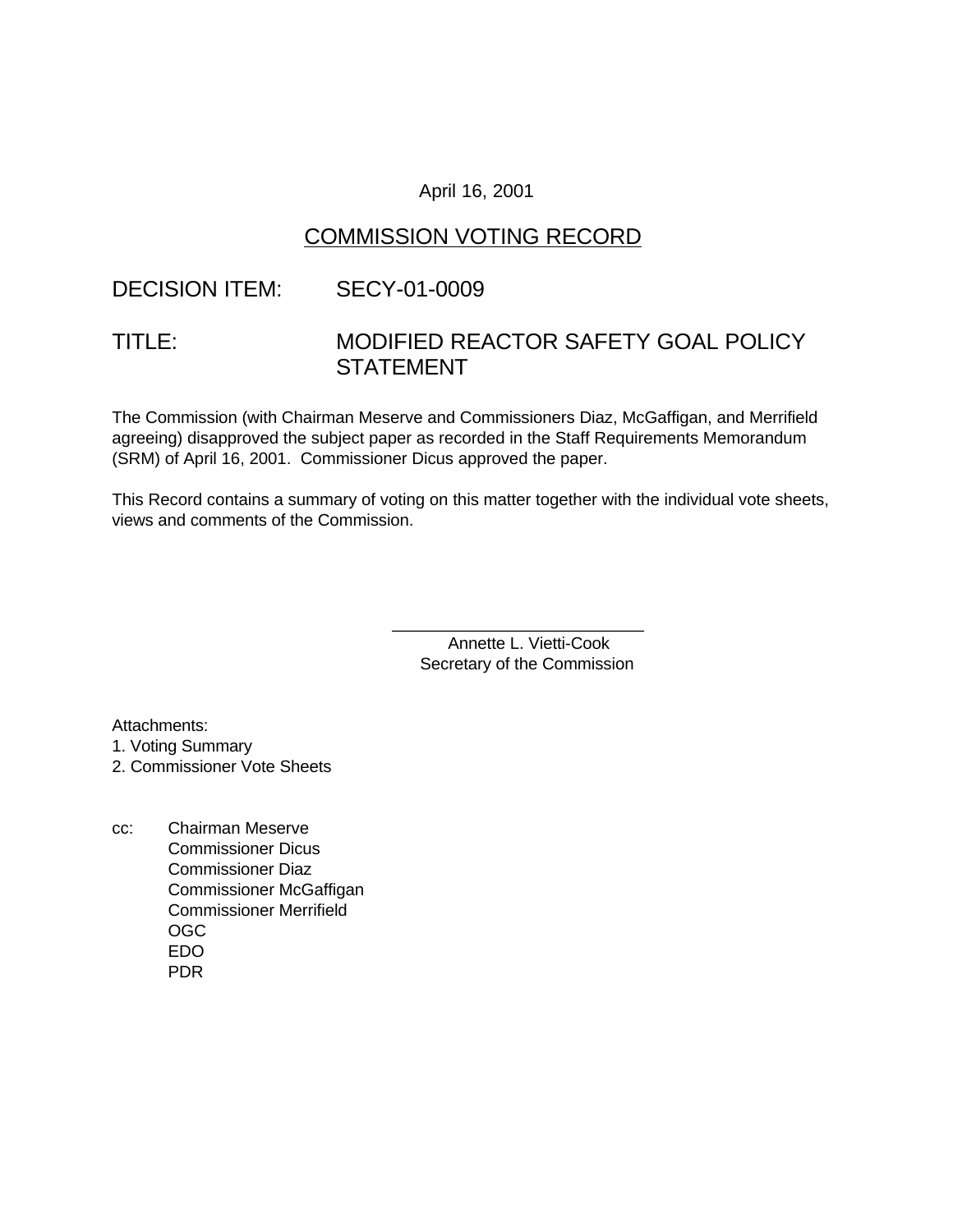# VOTING SUMMARY - SECY-01-0009

# RECORDED VOTES

|                         |   | <b>NOT</b><br>APRVD DISAPRVD ABSTAIN PARTICIP COMMENTS | DATE |         |
|-------------------------|---|--------------------------------------------------------|------|---------|
| CHRM. MESERVE           | X |                                                        | X.   | 4/9/01  |
| <b>COMR. DICUS</b>      | X |                                                        | X.   | 2/6/01  |
| COMR, DIAZ              | X |                                                        | X.   | 2/1/01  |
| <b>COMR. McGAFFIGAN</b> | X |                                                        | X.   | 4/10/01 |
| <b>COMR. MERRIFIELD</b> |   |                                                        | X    | 4/12/01 |

### COMMENT RESOLUTION

In their vote sheets, Chairman Meserve and Commissioners Diaz, McGaffigan, and Merrifield disapproved the staff's recommendation and provided some additional comments. Commissioner Dicus approved the paper. Subsequently, the comments of the Commission were incorporated into the guidance to staff as reflected in the SRM issued on April 16, 2001.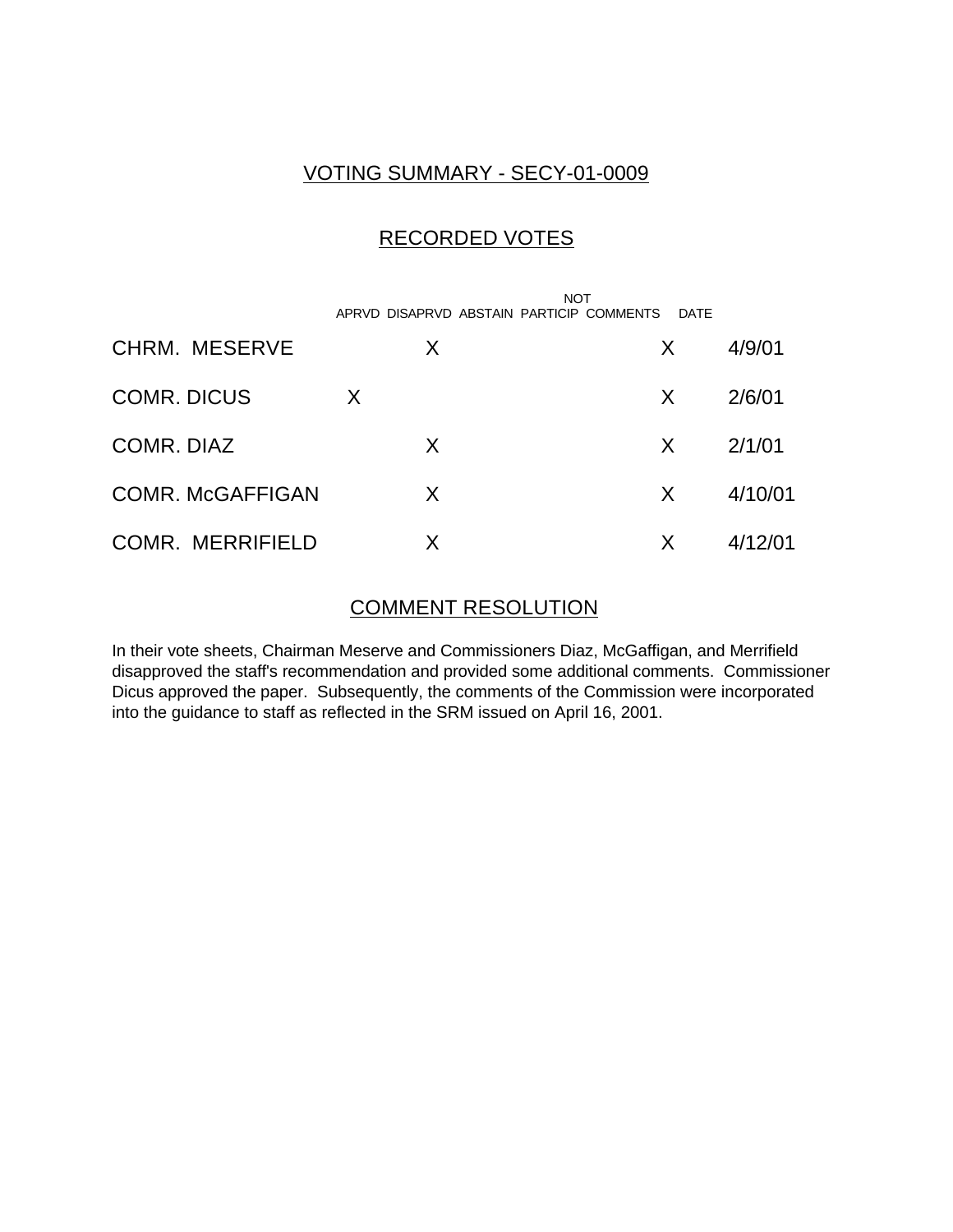#### **Commissioner Comments on SECY-01-0009**

### Chairman Meserve

I commend the staff for its efforts in developing the modified Reactor Safety Goal Policy Statement (SGPS). Although the staff has carefully followed the Commission guidance in SECY-00-0077, events that have transpired in the past several months with respect to the NRC's risk-informed regulatory initiatives have persuaded me that making the proposed incremental modifications to the SGPS might deflect the Commission and our stakeholders from more important activities. The NRC's current efforts to risk-inform our reactor regulations should ultimately provide the basis for more significant revision of the SGPS. Thus, I disapprove the recommended changes to the SGPS as proposed in SECY-01-0009. The staff should revisit this issue in the future, when further progress has been made on the agency's various risk-informed regulatory initiatives.

#### Commissioner Dicus

I approve the staff's proposed revision to the Commission's Reactor Safety Goal Policy Statement. The modified safety goal policy statement continues to provide, and further enhances, the foundation for improved safety-focused regulation. By considering the current regulatory practice and experience gained in risk-informing some of our regulatory approaches, I believe that the staff has proposed a modest, reasonable, and timely update to the safety goal policy statement.

The proposed modification to the Commission's safety goal policy statement reflects significant staff effort and is consistent with the Commission's direction in the SRM on SECY-00-0077, "MODIFICATIONS TO THE REACTOR SAFETY GOAL POLICY STATEMENT". The staff's recommendation to modify the policy statement has been informed by numerous interactions with stakeholders, interactions with the Advisory Committee on Reactor Safeguards, and by the experience gained in developing guidance for risk-informed regulatory applications.

I am certain that as we continue to learn from our experiences a future, additional update to the Commission's Safety Goal Policy statement will be warranted. For example, the current effort to risk inform part 50 is a long term effort and the conclusion of that effort may be an appropriate point to consider an additional revision to the safety goal policy statement.

### Commissioner Diaz

I commend the staff for the work done on modifying the reactor safety goals in response to the Commission's Staff Requirements Memoranda on SECY-97-208, SECY-98-101, SECY-99-191, and SECY-00-0077. I believe the existing reactor safety goals have provided, and continue to provide a foundation for improved safety-focused regulation. The modified reactor safety goals appear not to advance the intent nor the specificity of the established safety goals. The proposed modifications to the safety goals are generally articulated in other NRC documents and incorporation into the reactor safety goals is unnecessary. Furthermore, I believe that modifying the reactor safety goals now could inject a degree of instability counterproductive to the many initiatives the Commission has undertaken. Moreover, SECY-00-0077 noted that there was no strong public support for modifying the safety goal policy statement among public interest groups and industry representatives.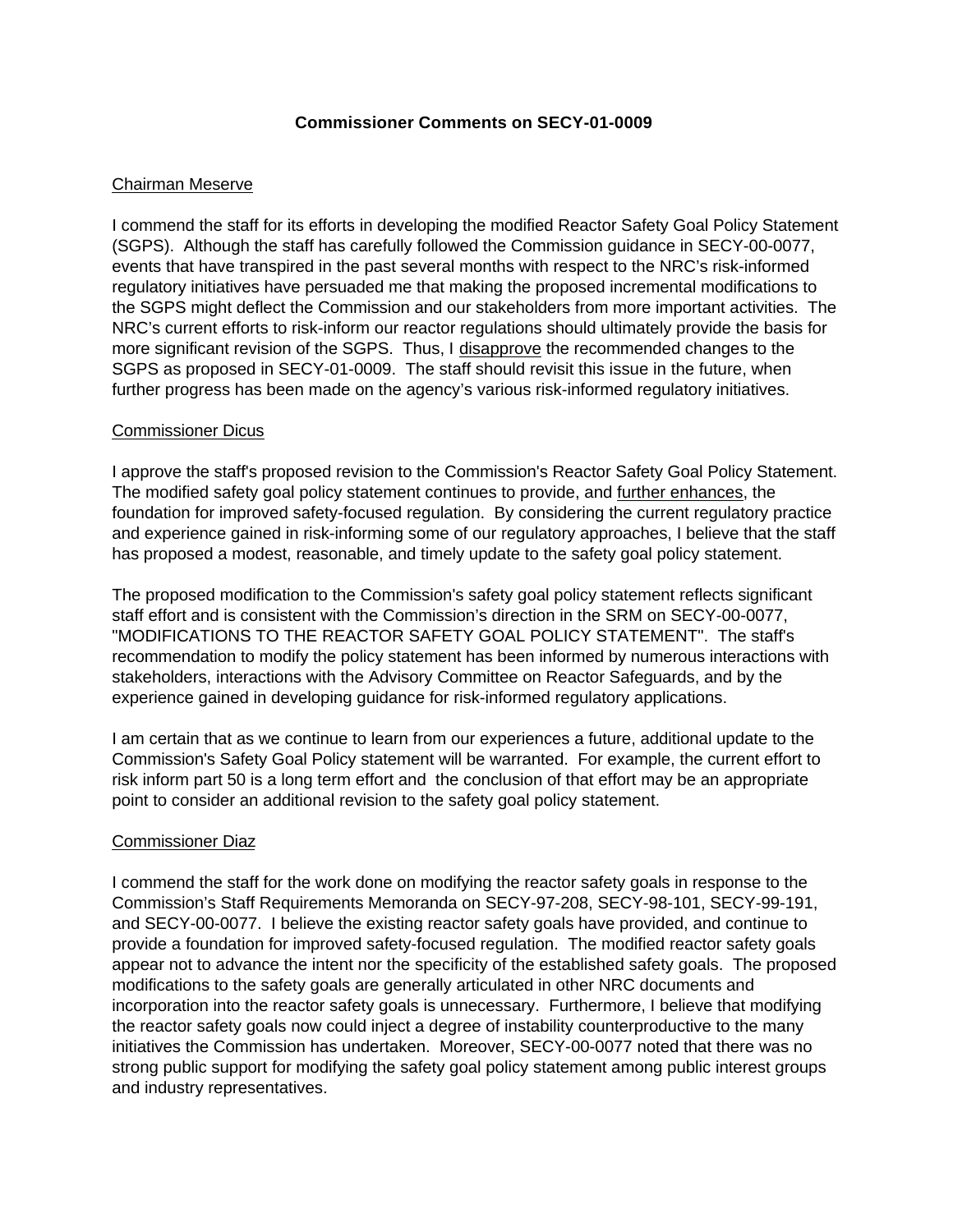The Commission has multiple initiatives, including Options 2 and 3 for risk-informing Part 50, that will result in a foundation for a substantive improvement to the reactor safety goals policy statement. I recommend we do not proceed with the present modification and revisit the issue after the completion of risk-informing Part 50.

### Commissioner McGaffigan

I disapprove going forward with the Modified Reactor Safety Goal Policy Statement (SGPS) (SECY-01-0009).

I join with Commissioner Diaz in commending the staff for their work done in proposing the revision to the Commission's Reactor Safety Goal Policy Statement. And I agree with Commissioner Dicus that SECY-01-009 is consistent with Commission direction in the SRM for SECY-00-0077. The staff, in that same SECY, however, informed the Commission that there was little interest in, or support for, even an incremental safety goal policy statement revision among external stakeholders. The one public meeting held on this subject in November 1999 was sparsely attended. Thus, the impetus for the SGPS revision had largely come from an internal NRC desire to make modest technical changes while more far reaching risk-informed initiatives were still underway. It was always recognized that another revision would be necessary once the broader changes were developed and implemented.

It is quite possible that if the proposed modification were to be issued for another round of public comment, a consensus might emerge. However, even if such a consensus could be attained, and the results to date leave me with grave doubt that it could, I share the Chairman's concern that the effort might deflect both the Commission and our stakeholders from the more important riskinformed reactor regulatory initiatives. The staff should consult with the Commission on a more significant revision to the reactor SGPS in the future, when further progress has been made on the agency's various risk-informed regulatory initiatives.

#### Commissioner Merrifield

After long and serious consideration of the information provided by the staff and of the views expressed by other members of the Commission, I disapprove the staff's proposed modified version of the Reactor Safety Goal Policy Statement (RSGPS), and their recommendation to publish it as a final Policy Statement in the Federal Register. I join my Commission colleagues in commending the staff for their efforts associated with the development of the modified RSGPS. In particular, I recognize Commissioner Dicus' views on this matter and agree with her that SECY-01- 0009 is consistent with the Commission's direction provided in the SRM associated with SECY-00-0077. There is no doubt in my mind that the staff gave the Commission what we asked for. However, after carefully reviewing SECY-01-0009, it is clear to me that additional staff effort would be necessary before the modified RSGPS would be acceptable to a majority of the Commission and I simply do not believe that utilizing the agency's limited resources in such a manner is prudent given the many challenges we face.

Recent information provided by the staff made it clear to me that further enhancements to the proposed modified RSGPS are necessary, and that it would be prudent for the agency to issue the modified RSGPS for another period of public comment. As I stated above, I cannot support these efforts because they would require the agency to devote resources that could be better utilized on more important regulatory initiatives. Frankly, the limited benefits that may be